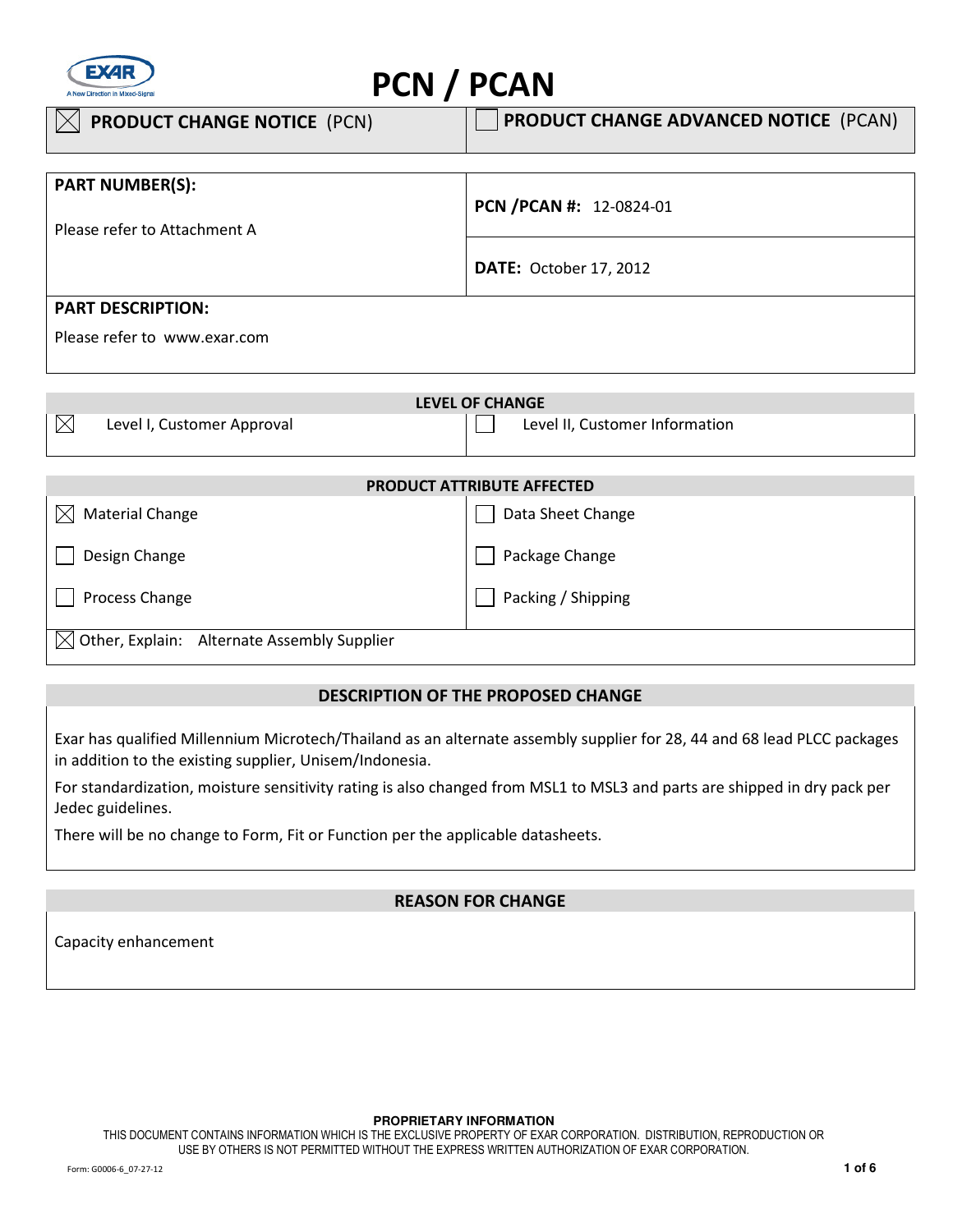

| <b>DATE OF SAMPLES AVAILABLE</b>                                        | DATE OF QUALIFICATION COMPLETED                 |
|-------------------------------------------------------------------------|-------------------------------------------------|
| Please verify timeliness for specific devices with customer<br>support. | September 2012                                  |
| <b>ESTIMATED CHANGE DATE OR DATE CODE</b>                               | <b>SUPPORTING DATA</b>                          |
|                                                                         |                                                 |
| 10/19/12                                                                | Reliability data will be provided upon request. |
|                                                                         |                                                 |
| PERSON TO CONTACT WITH QUESTIONS:                                       |                                                 |
| <b>LISA BEDARD</b><br>Exar Corporation                                  |                                                 |

1 Holiday Avenue West Tower, Suite 450 Pointe-Claire, Quebec H9R 5N3 Tel: (514) 429-1010 ext 210 Fax: (514) 695-2548 lisa.bedard@exar.com

\_\_\_\_\_\_\_\_\_\_\_\_\_\_\_\_\_\_\_\_\_\_\_\_\_\_\_\_\_

\_\_\_\_\_\_\_\_\_\_\_\_\_\_\_\_\_\_\_\_\_\_

\_\_\_\_\_\_\_\_\_\_\_\_\_\_\_\_\_\_\_\_\_\_

\_\_\_\_\_\_\_\_\_\_\_\_\_\_\_\_\_\_\_\_\_\_

 $\overline{\phantom{a}}$  , which is a set of the set of the set of the set of the set of the set of the set of the set of the set of the set of the set of the set of the set of the set of the set of the set of the set of the set of th

Please acknowledge receipt of this PCN.

## Acknowledged:

Signature

Printed Name

Company

**Title** 

Date

Approved **Not Approved** (Approved Approved/Not Approved section not applicable and should be removed for all Level II PCNs)

Comments:

#### PROPRIETARY INFORMATION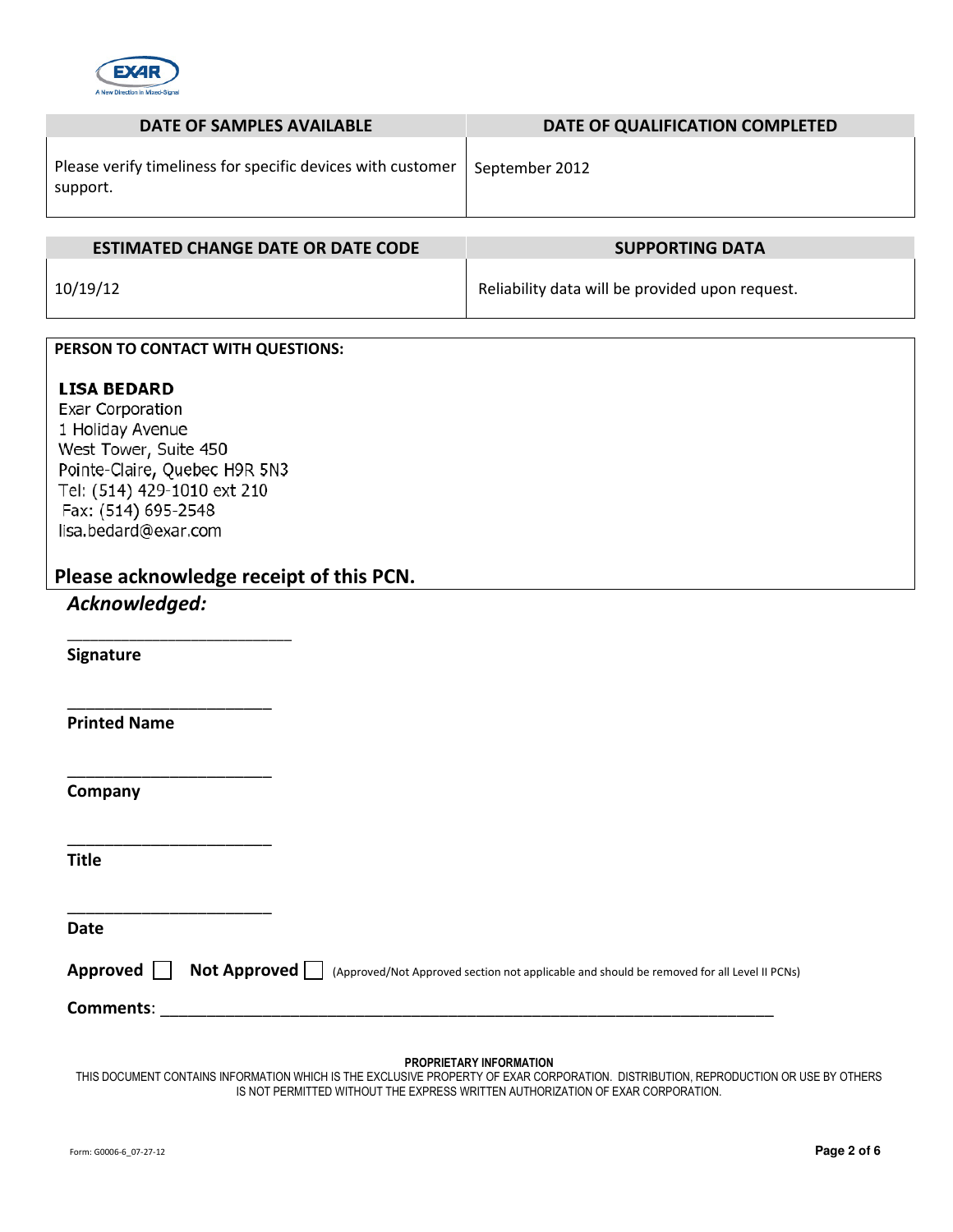

## 28LD PLCC

| <b>EXAR Product</b> | Package |
|---------------------|---------|
| ST16C1450CJ28-F     | PLCC28  |
| ST16C1450CJ28TR-F   | PLCC28  |
| ST16C1450IJ28-F     | PLCC28  |
| ST16C1450IJ28TR-F   | PLCC28  |
| ST16C1550CJ28-F     | PLCC28  |
| ST16C1550CJ28TR-F   | PLCC28  |
| ST16C1550IJ28-F     | PLCC28  |
| ST16C1550IJ28TR-F   | PLCC28  |
| ST16C1551CJ28-F     | PLCC28  |
| ST16C1551CJ28TR-F   | PLCC28  |
| ST16C1551IJ28-F     | PLCC28  |
| ST16C1551IJ28TR-F   | PLCC28  |

## 44LD PLCC

| <b>EXAR Product</b> | <b>Package</b> |
|---------------------|----------------|
| ST16C2450CJ44-F     | PLCC44         |
| ST16C2450CJ44TR-F   | PLCC44         |
| ST16C2450IJ44-F     | PLCC44         |
| ST16C2450IJ44TR-F   | PLCC44         |
| ST16C2550CJ44-F     | PLCC44         |
| ST16C2550CJ44TR-F   | PLCC44         |
| ST16C2550IJ44-F     | PLCC44         |
| ST16C2550IJ44TR-F   | PLCC44         |
| ST16C2552CJ44-F     | PLCC44         |
| ST16C2552CJ44TR-F   | PLCC44         |
| ST16C2552IJ44-F     | PLCC44         |
| ST16C2552IJ44TR-F   | PLCC44         |
| ST16C450CJ44-F      | PLCC44         |
| ST16C450CJ44TR-F    | PLCC44         |
| ST16C450IJ44-F      | PLCC44         |
| ST16C450IJ44TR-F    | PLCC44         |
| ST16C550CJ44-F      | PLCC44         |
| ST16C550CJ44TR-F    | PLCC44         |
| ST16C550IJ44-F      | PLCC44         |
| ST16C550IJ44TR-F    | PLCC44         |
| ST16C650ACJ44-F     | PLCC44         |
| ST16C650ACJ44TR-F   | PLCC44         |
| ST16C650AIJ44-F     | PLCC44         |
| ST16C650AIJ44TR-F   | PLCC44         |
| ST16C650CJ44-F      | PLCC44         |

#### PROPRIETARY INFORMATION

THIS DOCUMENT CONTAINS INFORMATION WHICH IS THE EXCLUSIVE PROPERTY OF EXAR CORPORATION. DISTRIBUTION, REPRODUCTION OR USE BY OTHERS IS NOT PERMITTED WITHOUT THE EXPRESS WRITTEN AUTHORIZATION OF EXAR CORPORATION. ֖֖֪ׅ֪֪֪֪֪֪֪ׅ֦֪֪ׅ֪֪ׅ֚֚֚֚֚֚֚֚֚֚֚֚֚֚֚֚֚֚֚֚֚֡֬֡֡֡֝֬֝֬֝֓֝֟֓֡֡֡֓֡֡֝֬֝֬֝֓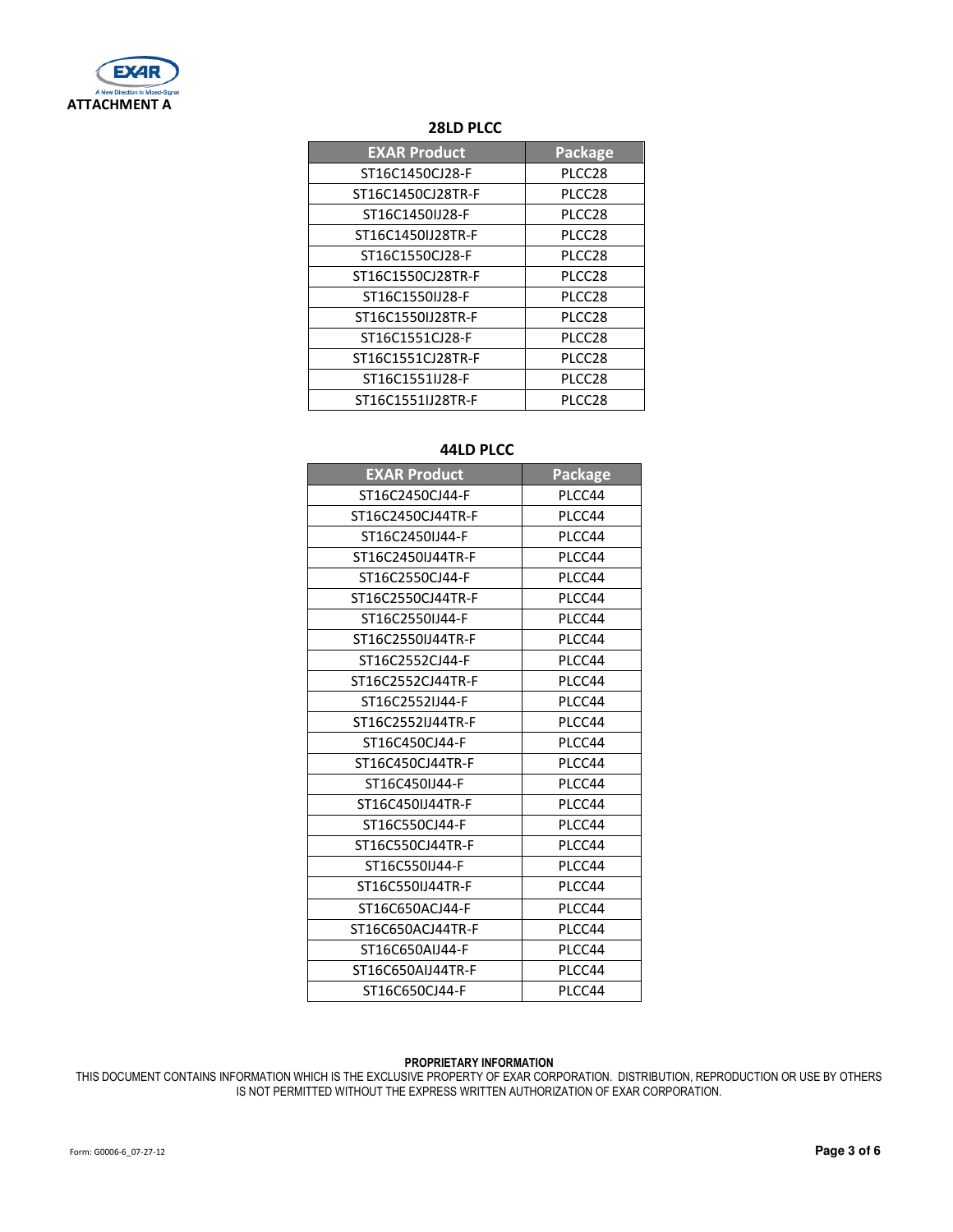

## 44LD PLCC (cont)

| <b>EXAR Product</b> | <b>Package</b> |
|---------------------|----------------|
| ST16C650IJ44-F      | PLCC44         |
| ST78C34CJ44-F       | PLCC44         |
| ST78C34CJ44TR-F     | PLCC44         |
| ST78C36ACJ44-F      | PLCC44         |
| ST78C36ACJ44TR-F    | PLCC44         |
| ST78C36CJ44-F       | PLCC44         |
| ST78C36CJ44TR-F     | PLCC44         |
| XR16C2550IJ-F       | PLCC44         |
| XR16C2550IJTR-F     | PLCC44         |
| XR16C2850CJ-F       | PLCC44         |
| XR16C2850CJTR-F     | PLCC44         |
| XR16C2850IJ-F       | PLCC44         |
| XR16C2850IJTR-F     | PLCC44         |
| XR16C2852CJ-F       | PLCC44         |
| XR16C2852CJTR-F     | PLCC44         |
| XR16C2852IJ-F       | PLCC44         |
| XR16C2852IJTR-F     | PLCC44         |
| XR16C850CJ-F        | PLCC44         |
| XR16C850CJTR-F      | PLCC44         |
| XR16C850IJ-F        | PLCC44         |
| XR16C850IJTR-F      | PLCC44         |
| XR16L2450IJ-F       | PLCC44         |
| XR16L2450IJTR-F     | PLCC44         |
| XR16L2550IJ-F       | PLCC44         |
| XR16L2550IJTR-F     | PLCC44         |
| XR16L2552IJ-F       | PLCC44         |
| XR16L2552IJTR-F     | PLCC44         |
| XR16L2750CJ-F       | PLCC44         |
| XR16L2750CJTR-F     | PLCC44         |
| XR16L2750IJ-F       | PLCC44         |
| XR16L2750IJTR-F     | PLCC44         |
| XR16L2752CJ-F       | PLCC44         |
| XR16L2752CJTR-F     | PLCC44         |
| XR16L2752IJ-F       | PLCC44         |
| XR16L2752IJTR-F     | PLCC44         |
| XR16M2752IJ44-F     | PLCC44         |
| XR16M2752IJ44TR-F   | PLCC44         |
| XR16V2552IJ-F       | PLCC44         |
| XR16V2552IJTR-F     | PLCC44         |
| XR16V2652IJ-F       | PLCC44         |
| XR16V2652IJTR-F     | PLCC44         |
| XR16V2752IJ-F       | PLCC44         |
| XR16V2752IJTR-F     | PLCC44         |

#### PROPRIETARY INFORMATION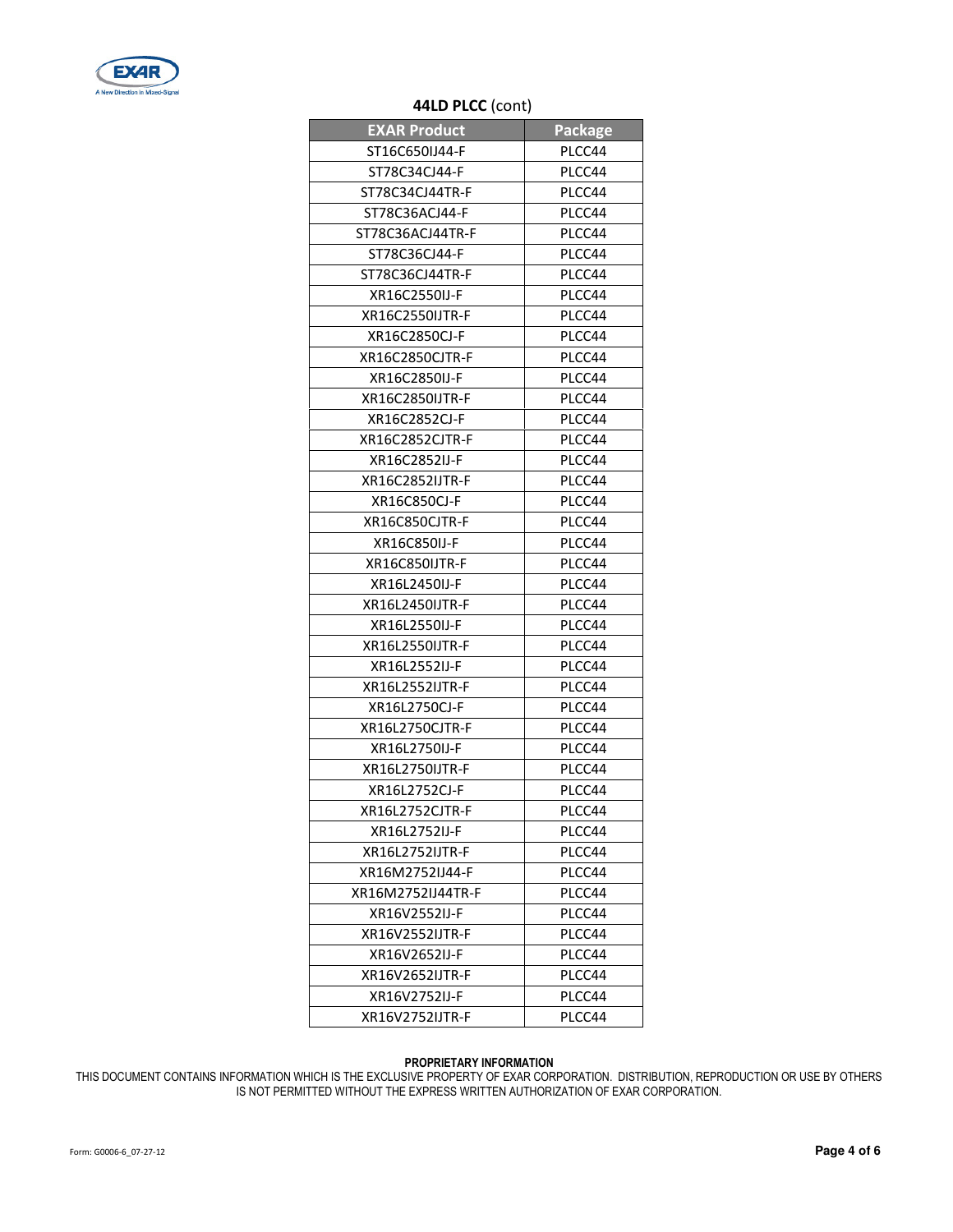

## 44LD PLCC (cont)

| <b>EXAR Product</b>   | <b>Package</b> |
|-----------------------|----------------|
| XR68C192CJ-F          | PLCC44         |
| XR68C192CJTR-F        | PLCC44         |
| XR68C192IJ-F          | PLCC44         |
| <b>XR68C192IJTR-F</b> | PLCC44         |
| XR68C681CJ-F          | PLCC44         |
| XR68C681CJTR-F        | PLCC44         |
| XR68C681J-F           | PLCC44         |
| <b>XR68C681JTR-F</b>  | PLCC44         |
| XR68C92CJ-F           | PLCC44         |
| XR68C92CJTR-F         | PLCC44         |
| <b>XR68C92IJ-F</b>    | PLCC44         |
| XR68C92IJTR-F         | PLCC44         |
| XR82C684CJ/44-F       | PLCC44         |
| XR82C684CJTR/44-F     | PLCC44         |
| XR82C684J/44-F        | PLCC44         |
| XR82C684JTR/44-F      | PLCC44         |
| XR88C192CJ-F          | PLCC44         |
| XR88C192CJTR-F        | PLCC44         |
| XR88C192IJ-F          | PLCC44         |
| <b>XR88C192IJTR-F</b> | PLCC44         |
| XR88C681CJ-F          | PLCC44         |
| XR88C681CJTR-F        | PLCC44         |
| XR88C681J-F           | PLCC44         |
| XR88C681JTR-F         | PLCC44         |
| XR88C681JTRS186-F     | PLCC44         |
| XR88C92CJ-F           | PLCC44         |
| XR88C92CJTR-F         | PLCC44         |
| <b>XR88C92IJ-F</b>    | PLCC44         |
| XR88C92IJTR-F         | PLCC44         |

### 68LD PLCC

| <b>EXAR Product</b> | <b>Package</b> |
|---------------------|----------------|
| ST16C452CJ68-F      | PLCC68         |
| ST16C452CJ68PS-F    | PLCC68         |
| ST16C452CJ68TR-F    | PLCC68         |
| ST16C452IJ68-F      | PLCC68         |
| ST16C452IJ68PS-F    | PLCC68         |
| ST16C452IJ68TR-F    | PLCC68         |
| ST16C454CJ68-F      | PLCC68         |
| ST16C454CJ68TR-F    | PLCC68         |
| ST16C454IJ68-F      | PLCC68         |
| ST16C454IJ68TR-F    | PLCC68         |

#### PROPRIETARY INFORMATION